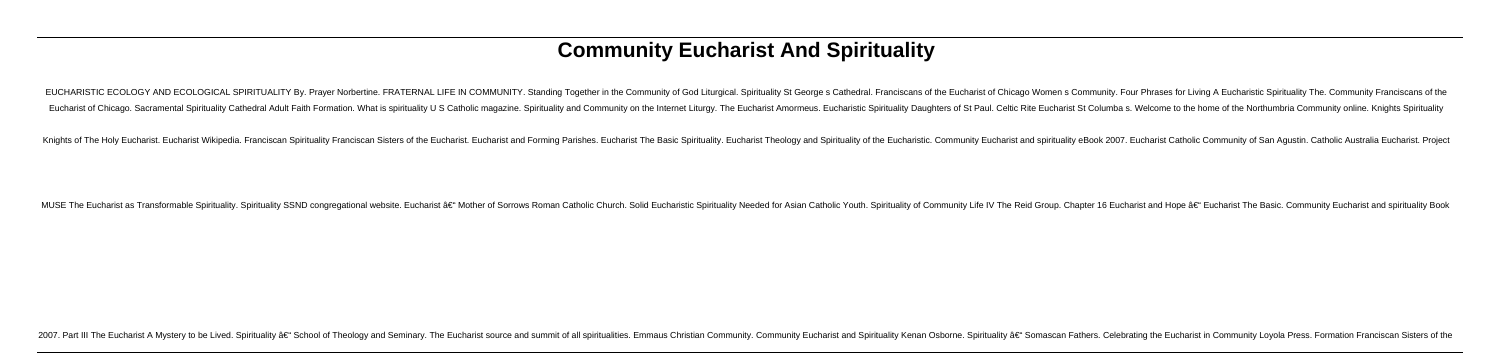Eucharist. THE THEOLOGY OF EUCHARISTIC SACRAMENT AND OCCASIONAL RITES. Eucharist by Robert Barron Goodreads. The Eucharistic Spirituality of the Church Adoremus Bulletin. Franciscan Spirituality Franciscan Spirituality Fra Spirituality Center. Community Eucharist and Spirituality book by Kenan Osborne. Eucharist Kedron Brook Catholic Community. Amazon com Customer reviews Community Eucharist and

# **EUCHARISTIC ECOLOGY AND ECOLOGICAL SPIRITUALITY BY**

DECEMBER 16TH, 2019 - EUCHARISTIC ECOLOGY AND ECOLOGICAL SPIRITUALITY BY BEATRICE BRUTEAU AN ARTICLE IN CROSS CURRENTS THE JOURNAL OF THE ASSOCIATION FOR RELIGION AND INTELLECTUAL LIFE'

# '**Prayer Norbertine**

**December 25th, 2019 - On Thursdays and Norbertine Community Days see our prayer schedule for details the readings for the upcoming Sunday liturgy are used and the community and those who join us in prayer reflect collectively on the word of God Please join us in the sacred encounter with Christ that only the Eucharist can achieve**''**FRATERNAL LIFE IN COMMUNITY** December 26th, 2019 - Spirituality And Common Prayer L2 In Its Primary Mystical Component Every Authentic Christian Community Is Seen In Itself A Theological Reality An Object Of Contemplation 28 It Follows That A Religiou Above All Else A Mystery Which Must Be Contemplated And Welcomed With A Heart Full Of Gratitude In The Clear Context Of' '**Standing Together in the Community of God Liturgical**

September 25th, 2019 - STANDING TOGETHER IN THE COMMUNITY OF GOD LITURGICAL SPIRITUALITY AND THE PRESENCE OF CHRIST By Paul A Janowiak S J Collegeville MN Liturgical 2011 Pp xii 235 29 95 It is not often that the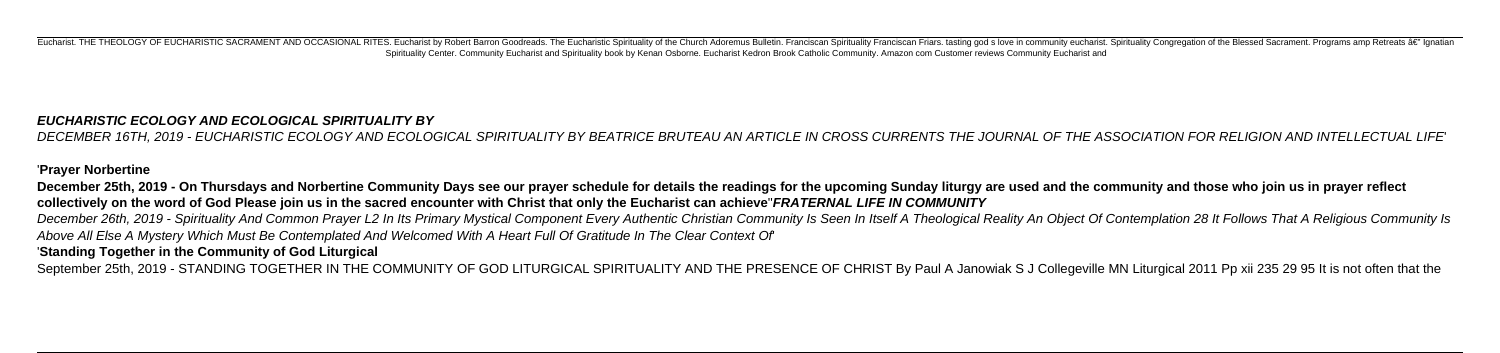# title of a book captures so completely and accurately the ideas expressed within its cover Yet this is the case with Janowiak s book'

# '**spirituality st george s cathedral**

december 24th, 2019 - the morning offers the eucharist reflections and poetry on the themes by cathedral scholar professor christopher wortham spirituality and community airwaves tickets apr 22 9 30 am †11 30 am percola and a presentation with opportunity for questions and discussion'

december 21st, 2019 - dioceses archdiocese of chicago mission the franciscans of the eucharist of chicago are a catholic religious community with branches for men and women who live and serve in chicago's west humboldt neighborhood'

### '**franciscans of the eucharist of chicago women s community**

March 28th, 2017 - Four Phrases for Living A Eucharistic Spirituality The Eucharist is a community action and we are called to share both Christ and ourselves with others people we like and people we don't like We can b efforts will be blessed and sanctified by the Spirit'

### '**Four Phrases for Living A Eucharistic Spirituality The**

### '**Community Franciscans of the Eucharist of Chicago**

December 7th, 2019 - Let us begin brothers to serve the Lord God for up until now we have done little or nothing St Francis of Assisi The Franciscans of the Eucharist of Chicago are a Catholic religious community who live West Humboldt Park neighborhood We are a new community with  $a\hat{a}\epsilon$ "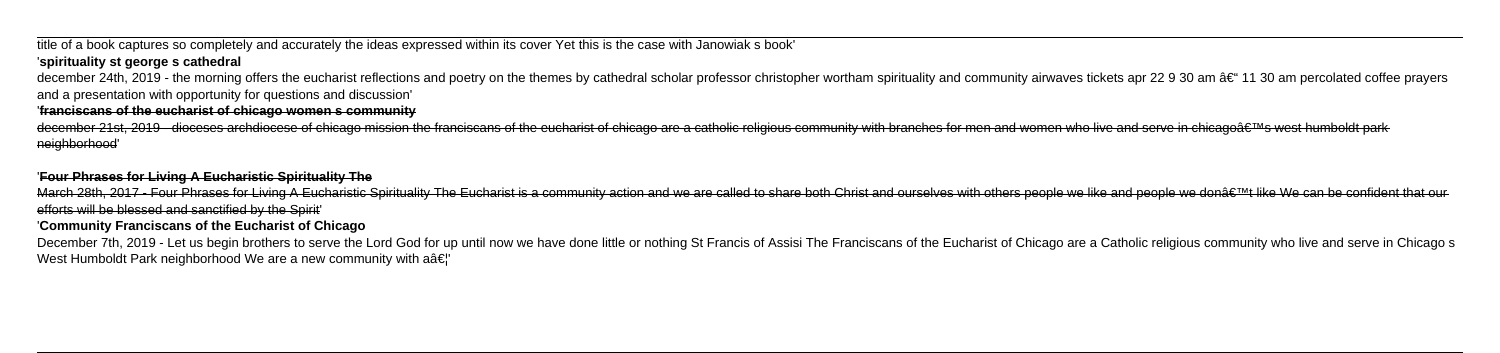### '**Sacramental Spirituality Cathedral Adult Faith Formation**

December 21st, 2019 - Spirituality Expressed Through the Sacraments Sacraments are Doors to the Sacred Through the grace given in the Sacraments God connects the activity of our daily life and the sacred within each of us '**what is spirituality u s catholic magazine**

december 23rd. 2019 - one of the reasons i go to mass every day is to experience the humbling of the eucharist and ways that your journey affects the community in other words spirituality is about putting yourself in the s than you and then paradoxically you discover your truest self while giving it over to this larger thing''**Spirituality And Community On The Internet Liturgy November 18th, 2019 - In Conclusion We The Church Are In A Time Of Reform We Need To Be Clear What Our Purpose Is And The Best Means To Fulfil That Purpose In Our New Context There Is A Hunger For Spirituality And** There Is A Hunger For Community The Internet Used Well Can Help Nourish That Hunger NB â€<sup>"</sup> We Are Entering The Southern Hemisphere Go'

December 17th, 2019 - The Eucharist is the heart of our life of our spirituality Just as plants live from light we live drinking from this fountain of Love The Eucharist is a mystery we have received it is a personal welco human community''**Eucharistic Spirituality Daughters of St Paul** November 22nd, 2019 - Pauline Eucharistic Spirituality For readers of Soul of Christ The Soul of Christ prayer invites us into a deeply personal and vital relationship with Jesus in the Eucharist that transforms us and dis **to live the self giving love and service that characterized Jesus Himself**'

### '**The Eucharist Amormeus**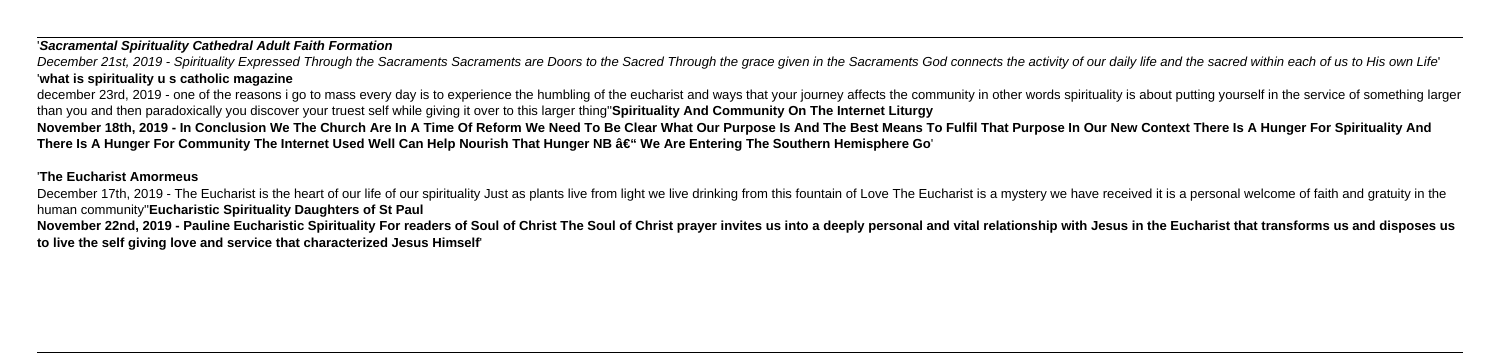### '**celtic rite eucharist st columba s**

december 21st. 2019 - on the first sunday of every month new skellig celtic christian community and st columba's church gathers iointly to celebrate a celtic rite eucharist at 10 00 am this marks an emerging collaborati

DECEMBER 26TH 2019 - LOOKING TO USE SOME NORTHUMBRIA COMMUNITY UTURGY 14TH SEPTEMBER 2019 IN NEWS COMMISSIONING OF THE NEW LEADERSHIP OF THE NORTHUMBRIA COMMUNITY 9TH AUGUST 2019 IN NEWS CELTIC DAILY PRAYER E BOOK IS NOW A OR ARTICLES'

### **HOME OF THE NORTHUMBRIA COMMUNITY ONLINE**

December 22nd, 2019 - The Spirituality Of The Knights Encompasses Many Aspects Adoration And Community Living Leam More In This Article The Spirituality Of The Knights Encompasses Many Aspects Such As The Evangelical Couns **Wikipedia**

## '**Knights Spirituality Knights Of The Holy Eucharist**

december 15th, 2019 - a hallmark of franciscan spirituality poverty was an essential element of francis' way of life and prayer as his followers we share everything in common and strive to have only what is needed to ca the spirit of poverty that is being totally open to god is a challenge we try to live'

December 8th, 2019 - Eucharist The Greek noun εὕχαϕιστία eucharistia meaning thanksgiving appears fifteen times in the New Testament but is not used as an official name for the rite however the related verb is found in New Testament accounts of the Last Supper including the earliest such account For I received from the Lord what I ''**franciscan spirituality franciscan sisters of the eucharist**

'**Eucharist and Forming Parishes**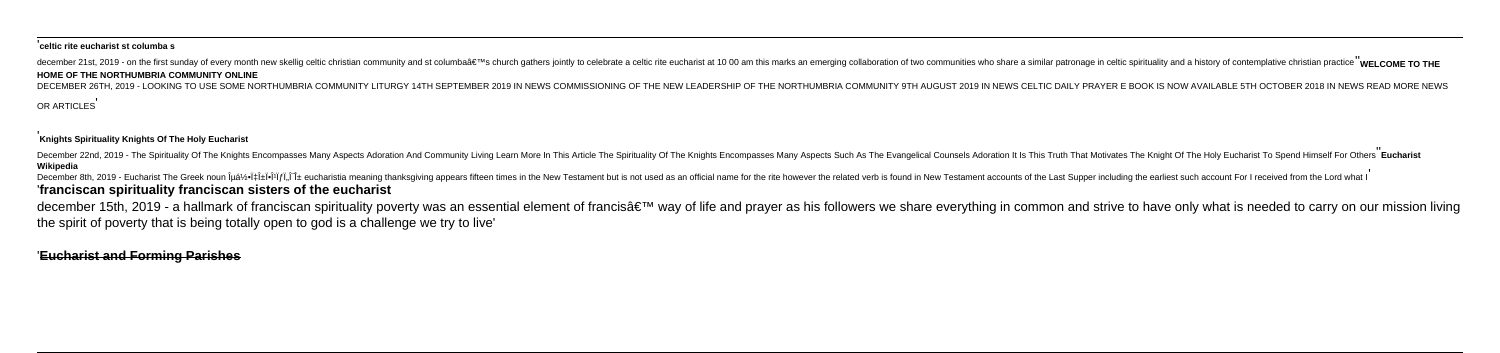December 27th, 2019 - It is a fraternal communion cultivated by a "spirituality of communiona€.• which fosters reciprocal openness affection understanding and forgiveness If we participate enthusiastically in the Euchari receive properly the Eucharist we make our parish community a true evangelizing community in faith hope and love'

December 26th, 2019 - I Firmly Believe The Eucharist Is Our Basic Spirituality The Foundation Of The Spiritual Life Of Christians It Is The Spirituality That Jesus Himself Gave Us Spirituality Is Personal But It Needs To B **Into A Community That Takes Part In Regular Meetings And Rituals**'

'**Eucharist The Basic Spirituality**

'**Eucharist Theology and Spirituality of the Eucharistic**

July 30th, 1989 - Eucharist book Read reviews from world's largest community for readers The author traces the origin of the Eucharist back to the Jewish meal prayers o

## '**COMMUNITY EUCHARIST AND SPIRITUALITY EBOOK 2007**

NOVEMBER 28TH, 2019 - GET THIS FROM A LIBRARY COMMUNITY EUCHARIST AND SPIRITUALITY KENAN B OSBORNE THERE CAN BE NO DISCUSSION OF EUCHARISTIC SPIRITUALITY UNLESS THERE IS FIRST OF ALL A EUCHARISTIC CELEBRATION BOTH THE SPIRITUALITY AND THE CELEBRATION HOWEVER ARE UNINTELLIGIBLE UNLESS BOTH''**Eucharist Catholic Community of San Agustin** December 22nd, 2019 - Eucharist and the other Sacraments of Initiation are received together through the Right of Christian Initiation for Adults RCIA This is a process that builds on the spirituality of adults to come to Eucharist at Easter Catholic Community of San Agustin''**catholic australia eucharist**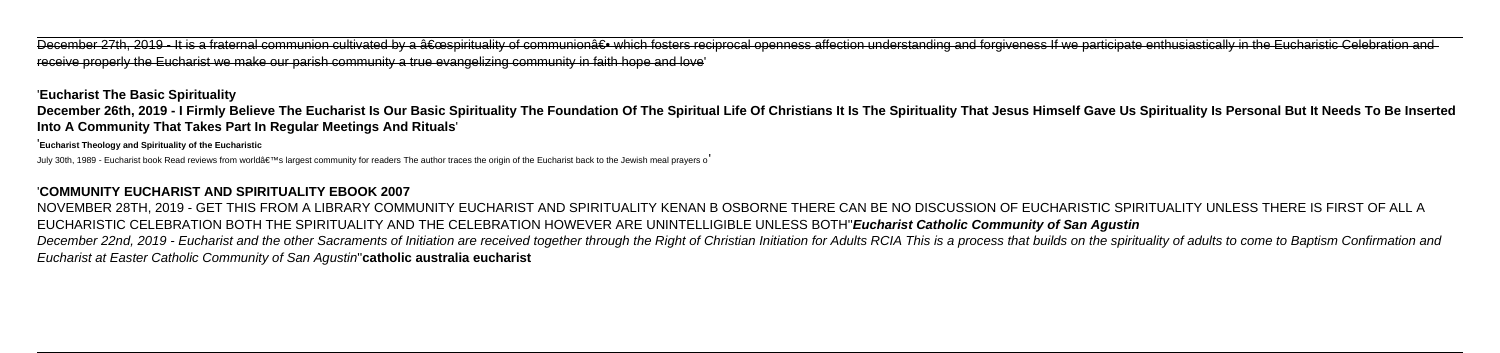# december 26th, 2019 - the eucharist is the pledge of this future glory when god will wipe away every tear from our eyes and death will be no more rev 21 4 conclusion in his apostolic exhortation on the eucharist the sacram **love 22 february 2007 pope benedict xvi meditated on it as a mystery to be believed a mystery to be celebrated and a mystery to**'

# '**PROJECT MUSE THE EUCHARIST AS TRANSFORMABLE SPIRITUALITY**

December 17th, 2019 - Key elements of our spirituality are scripture our devotion to Mary the mother of our congregation and the celebration of the Eucharist Scripture Sacred scripture the living word of God is vital for o **and prayer God reveals himself to us through scripture and from it we learn to recognize him acting in our lives**'

### **Eucharist – Mother Of Sorrows Roman Catholic Church**

December 25th, 2019 - Through This Sacrament We Participate With The Whole Community Of Believers In The Lord's Own Sacrifice Receiving His Body And Blood The Eucharist Is The Source And Summit Of The Christian Life Sec

NOVEMBER 21ST, 2019 - AFTER A BRIEF SURVEY OF A LARGE SCALE CIVIL DISOBEDIENCE MOVEMENT IN HONG KONG IN THE LAST QUARTER OF 2014 THIS ESSAY PROVIDES GROUNDWORK FOR DEVELOPING THE EUCHARIST AS TRANSFORMABLE SPIRITUALITY BY ENGAGING EUCHARISTIC THEOLOGY AND SPIRITUALITY IN WOLFHART PANNENBERG AND NICHOLAS WOLTERSTORFF'

### '**Spirituality SSND congregational website**

Parents In Family Session To Prepare For First Holy Communion''**Solid Eucharistic Spirituality Needed For Asian Catholic Youth**

December 9th, 2019 - Solid Eucharistic Spirituality Needed For Asian Catholic Youth MAKATI CITY The Eucharist Is Also The Theme For The Asian Youth Day The FABC Desk Is Organizing In The Philippines In November Building Co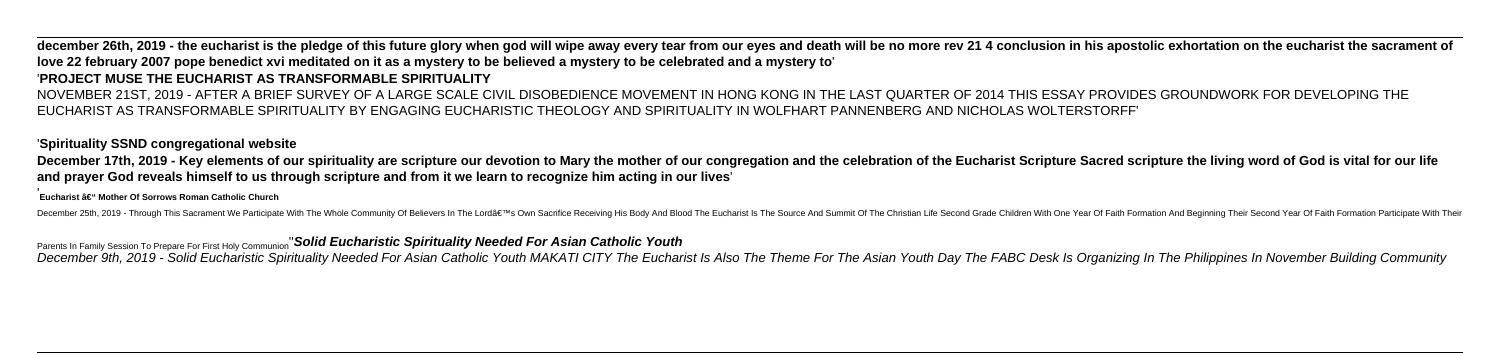And Specific Knowledge The Answers Are Very Weak And Some Even Bring In Superstitious Beliefs Father De Guzman Said''**Spirituality Of Community Life IV The Reid Group** December 16th, 2019 - Spirituality Of Community Life Maureen Gallagher Ph D Spirituality Is At The Heart Of Community Life While Spirituality Has Many Definitions For The Purpose Of This Essay Spirituality Is Described As Seeking God It Is Living The Pattern Of The Eucharistâ€"gathering The Folks Sharing The Stories Chapter 16 Eucharist and Hope â€" Eucharist The Basic December 15th, 2019 - Hope cannot be fenced in it stretches to the very edges of the cosmos It is when we participate consciously and actively in the Eucharist that we come closest to †Christ Jesus our hope' I Timothy **As the sacrament of hope the Eucharist is a sacred symbol of vital importance to the Christian community and to our contemporary world**'

### '**Community Eucharist and spirituality Book 2007**

November 15th, 2019 - Christian community Eucharist and spirituality in the early church The beginning and ending of the early church The scholastic Tridentine tradition of Eucharistic community celebration and spiritualit

November 20th, 2019 - Part III The Eucharist A Mystery To Be Lived As The Living Father Sent Me Lord S Day Then It Is Fitting That Church Groups Should Organize Around Sunday Mass The Activities Of The Christian Community Gatherings Programmes For The Faith Formation Of Children The Eucharist And Priestly Spirituality <sup>"</sup>Spirituality â€" School Of Theology And Seminary **December 15th, 2019 - Community Prayer In The Form Of Celebrations Of The Eucharist And Midday Prayer Is A Strong Resource For Spirituality Within The School Of Theology And Seminary When Classes Are In Session The Eucharist Is Celebrated In The Emmaus Chapel Each Monday Morning While Midday Prayer As Part Of The Weekly Convivium Celebration Is Prayed On Thursdays**'

## '**Part III The Eucharist A Mystery To Be Lived**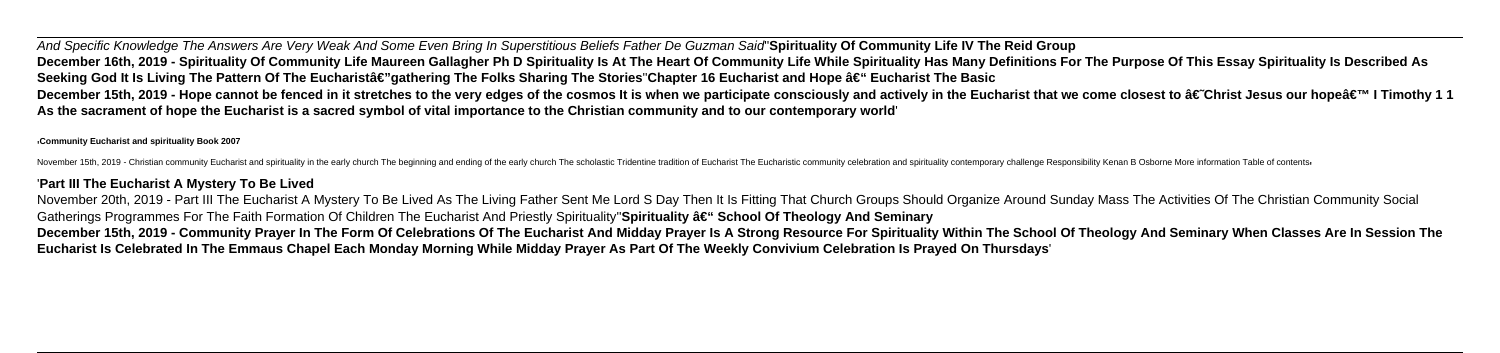# '**THE EUCHARIST SOURCE AND SUMMIT OF ALL SPIRITUALITIES**

DECEMBER 9TH, 2019 - A GENUINE CATHOLIC SPIRITUALITY ALWAYS RETURNS TO THE EUCHARIST AS "THE SOURCE AND SUMMIT OF THE CHRISTIAN LIFE †• CCC 1324 JUST AS SOME SAY THAT ALL PHILOSOPHY IS A FOOTNOTE TO PLATO WE COULD SAY THAT ALL SPIRITUALITIES ARE A FOOTNOTE TO THE EUCHARIST EACH ∂€œCLASSIC SPIRITUALITY∂€● EXPLORES IN DEPTH SOME DIMENSION OF THE EUCHARIST SEE**'Emmaus Christian Community**

December 17th, 2019 - The single most important aspect our intentional community is spirituality and liturgy Community radiates from liturgy which is a source of nourishment to our spiritual life We believe people respond **liturgy best when they have personal involvement This area of community life needs the most support from its members**'

September 4th, 2019 - Community Eucharist and Spirituality Kenan Osborne on Amazon com FREE shipping on qualifying offers There can be no discussion of Eucharistic spirituality unless there is first of all a Eucharistic ce spirituality and the celebration'

### 'SPIRITUALITY – SOMASCAN FATHERS

DECEMBER 26TH, 2019 - THE EUCHARIST IS THE FOUNDATION OF EVERY CHRISTIAN COMMUNITY BECAUSE IT RENEWS THE MEMORIAL OF CHRIST'S UTTERMOST LOVE IN IT WE OFFER OURSELVES TO THE FATHER AND ARE MADE PERFECT IN OUR UNION WITH GOD AND ONE ANOTHER ALL THE RELIGIOUS ARE TO ATTEND EVERY DAY THE EUCHARISTIC SACRIFICE IN ORDER TO BE FED AT THAT ABUNDANT SOURCE OF FAITH AND'

### '**Community Eucharist and Spirituality Kenan Osborne**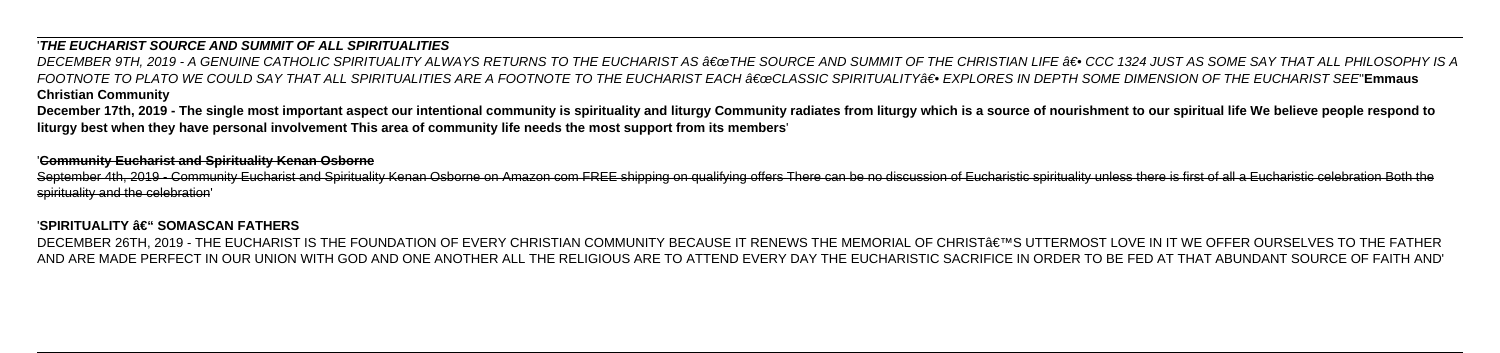# '**CELEBRATING THE EUCHARIST IN COMMUNITY LOYOLA PRESS DECEMBER 25TH, 2019 - THE CELEBRATION OF THE EUCHARIST IS NOT A PRIVATE DEVOTION BUT RATHER A COMMUNAL GATHERING MUCH LIKE A FAMILY MEAL WE COME TOGETHER AT THE SAME TIME AND IN THE SAME PLACE SO THAT WE CAN TAKE PART IN A COMMON ACTION WE OPEN WITH A CEREMONY OF PARDONING A WAY TO UNBURDEN OURSELVES OF PAST OFFENSES**' '**formation franciscan sisters of the eucharist**

december 15th, 2019 - the novice receives the habit of the community and a religious name the focus of the novitiate is the study and lived experience of the vows of chastity poverty and obedience franciscan spirituality l teachings of the church the novice learns to serve the needs of the community in the spirit of st francis and st'

december 15th, 2019 - the theology of eucharistic sacrament and occasional rites in the liturgy and spirituality of anglican church dr ekundayo lawrence olabode associate professor of biblical theology department of religi faculty of arts adekunle ajasin university akungba akoko ondo state nigeria west africa'

### '**the theology of eucharistic sacrament and occasional rites**

'**eucharist by robert barron goodreads**

october 13th, 2019 - a master theologian and popular catholic author offers inspiring insights into the mystery of christ s presence in our lives as festive as the film babette s feast and as profound as the work of ronald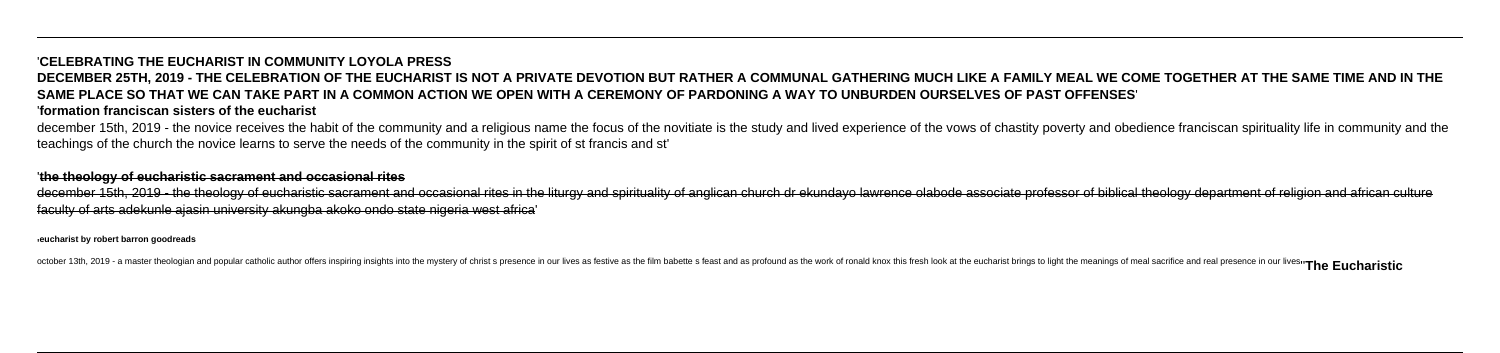**Spirituality of the Church Adoremus Bulletin**

December 15th, 2019 - The Eucharistic Spirituality of the Church Formation catechesis every page of these two letters we cannot but note the greatness and depth of a soul strongly attached to Jesus in the Eucharist and to Eucharist a community of disciples of Christ''**Franciscan Spirituality Franciscan Friars**

November 27th, 2019 - The Franciscan Friars Of The Saint Barbara Province Are Members Of A Roman Catholic Religious Order From A Diversity Of Backgrounds And Cultures Dedicated To Serving The Poor And Promoting Justice Pea Of Creation And Reconciliation In The Joyful And Prophetic Spirit Of St Francis Of Assisi''**TASTING GOD S LOVE IN COMMUNITY EUCHARIST**

december 15th, 2019 - spirituality the life and in a word a community shaped by love in the same way he conceived the fraternity as a group of lay people who unite adoration and apostolic commitment "yes the eucharist i **life of souls and of societies just as the sun is the life of the body and of the earth**'

'Programs amp Retreats â€" Ignatian Spirituality Center

December 21st, 2019 - Programs amp Retreats A Lenten retreat in daily life with nine days of inspiring presenters prayer community and Eucharist Back to Top Ignatian Spirituality Center 732 18th Ave E Seattle WA 98112 206 ignatiancenter org'

MARCH 15TH, 2019 - TASTING GOD S LOVE IN COMMUNITY EUCHARIST FOUNDER OF THE TAIZE COMMUNITY LIKED TO TEACH THE FAITHFUL THAT DURING LENT WE SHOULD REMEMBER THAT THIS IS NOT A TIME OF AUSTERITY THINK AND ACT BEAUTIFUL MORE THAN EVER BEFORE I SENSE THAT THIS ERA CRIES OUT FOR A SPIRITUALITY OF TENDERNESS IN SMALL REAL WAYS THAT TOUCH OUR ORDINARY LIVES''**spirituality congregation of the blessed sacrament**